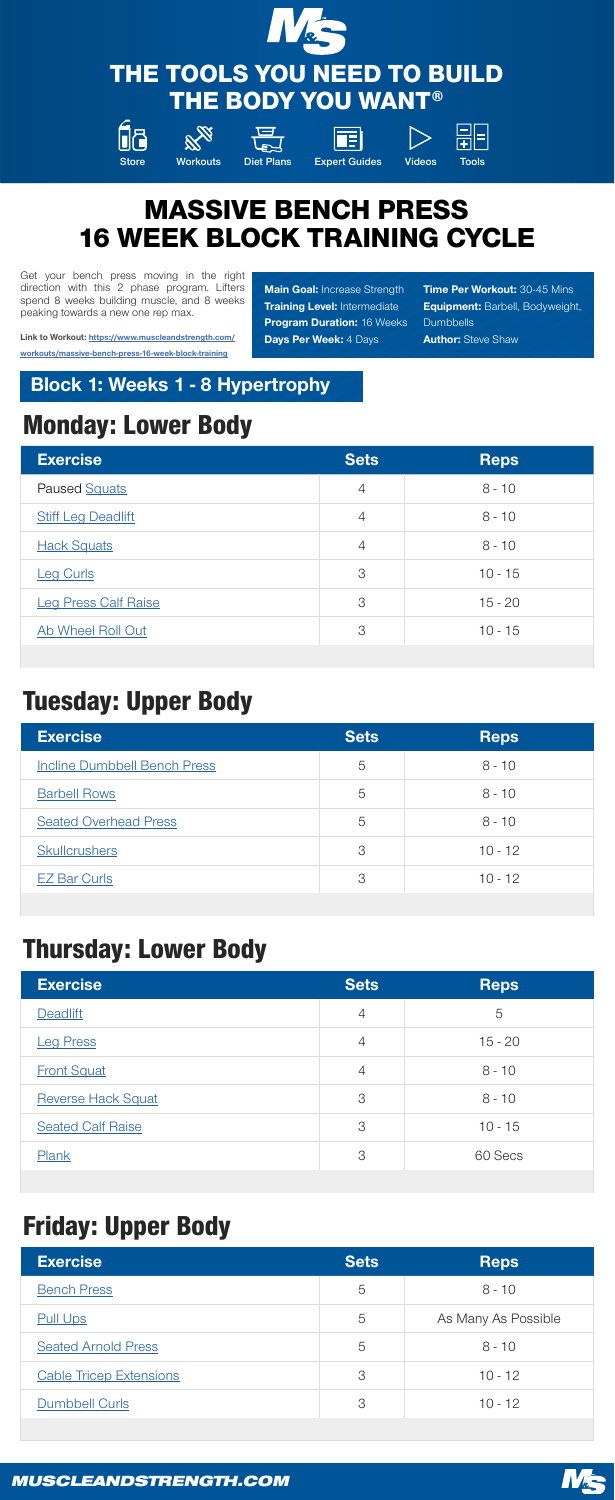| <b>Exercise</b>             | <b>Sets</b>    | <b>Reps</b> |
|-----------------------------|----------------|-------------|
| <b>Paused Squats</b>        | $\overline{4}$ | $8 - 10$    |
| <b>Stiff Leg Deadlift</b>   | $\overline{4}$ | $8 - 10$    |
| <b>Hack Squats</b>          | $\overline{4}$ | $8 - 10$    |
| <b>Leg Curls</b>            | 3              | $10 - 15$   |
| <b>Leg Press Calf Raise</b> | 3              | $15 - 20$   |
| Ab Wheel Roll Out           | 3              | $10 - 15$   |

# Tuesday: Upper Body

| <b>Exercise</b>               | <b>Sets</b> | <b>Reps</b> |
|-------------------------------|-------------|-------------|
| <b>Close Grip Bench Press</b> | 4           | $8 - 10$    |
| <b>Barbell Rows</b>           | 4           | $8 - 10$    |
| <b>Seated Overhead Press</b>  | 4           | $8 - 10$    |
| <b>Skullcrushers</b>          | 4           | $10 - 12$   |

## Thursday: Lower Body

| <b>Exercise</b>           | <b>Sets</b>    | <b>Reps</b> |
|---------------------------|----------------|-------------|
| Deadlift                  | $\overline{4}$ | 5           |
| <b>Leg Press</b>          | $\overline{4}$ | $15 - 20$   |
| <b>Front Squat</b>        | $\overline{4}$ | $8 - 10$    |
| <b>Reverse Hack Squat</b> | 3              | $8 - 10$    |
| <b>Seated Calf Raise</b>  | 3              | $10 - 15$   |
| Plank                     | 3              | 60 Secs     |
|                           |                |             |

# Saturday: Upper Body (Heavy Bench Day)

| <b>Exercise</b>                | <b>Sets</b>      | <b>Reps</b>         |
|--------------------------------|------------------|---------------------|
| <b>Bench Press</b>             | See Instructions |                     |
| <b>Pull Ups</b>                | $\overline{4}$   | As Many As Possible |
| <b>Seated Arnold Press</b>     | $\overline{4}$   | $8 - 10$            |
| <b>Cable Tricep Extensions</b> | $\overline{4}$   | $10 - 12$           |
| <b>Dumbbell Curls</b>          | $\overline{4}$   | $10 - 12$           |

Bench Press: Week 9 - 75% of 1 Rep Max (RM) x 5 sets x 5 reps. Week 10 - 80% RM  $\times$  5 sets  $\times$  4 reps. Week 11 - 85% RM  $\times$  5 sets  $\times$  3 reps. Week 12- 90% RM x 4 singles; 85% RM x 4 sets x 3 reps.

#### *MUSCLEANDSTRENGTH.COM*



### Block 2: Weeks 9 - 12 Strength Peaking Cycle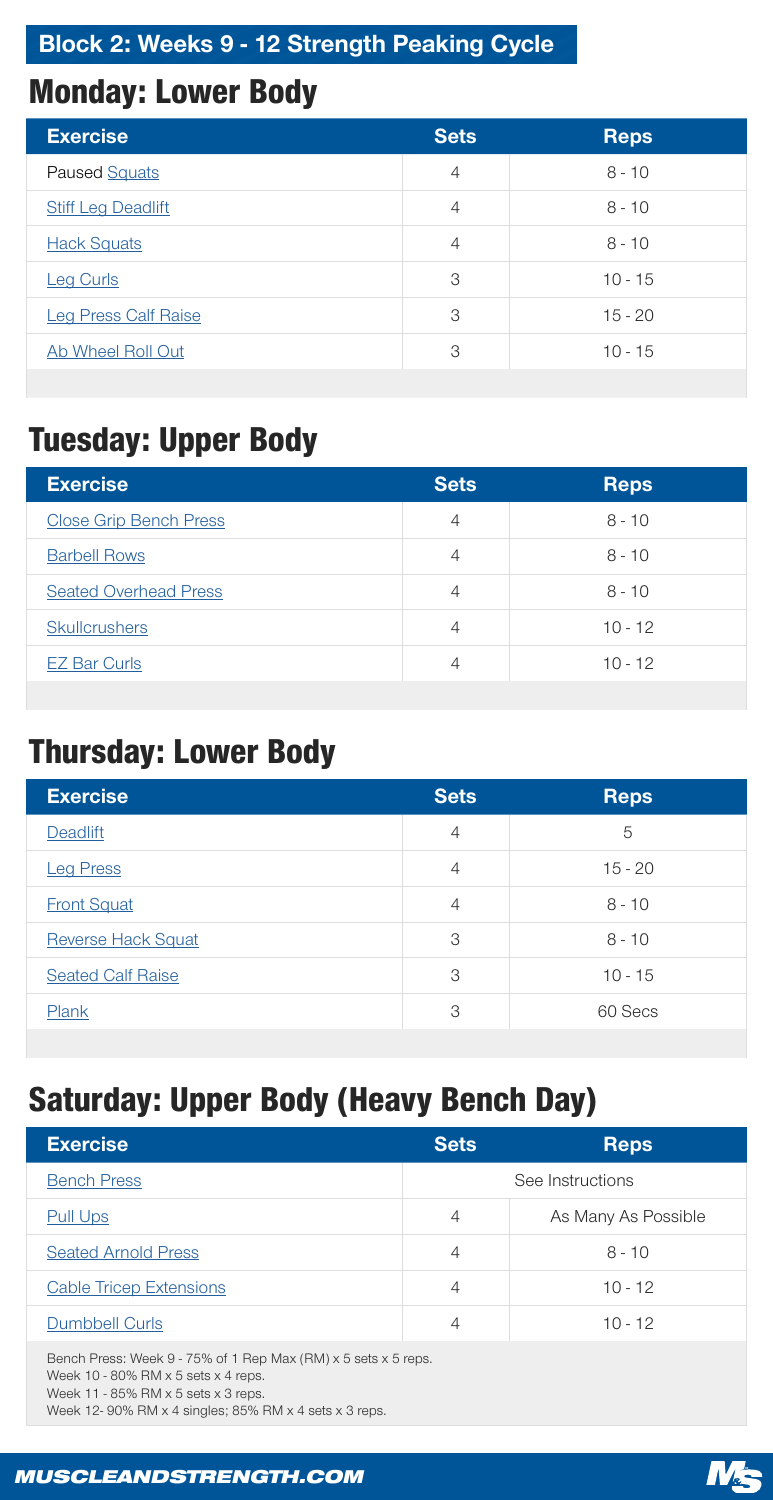| <b>Exercise</b>             | <b>Sets</b>    | <b>Reps</b> |
|-----------------------------|----------------|-------------|
| <b>Paused Squats</b>        | $\overline{4}$ | $8 - 10$    |
| <b>Stiff Leg Deadlift</b>   | $\overline{4}$ | $8 - 10$    |
| <b>Hack Squats</b>          | $\overline{4}$ | $8 - 10$    |
| <b>Leg Curls</b>            | 3              | $10 - 15$   |
| <b>Leg Press Calf Raise</b> | 3              | $15 - 20$   |
| Ab Wheel Roll Out           | 3              | $10 - 15$   |

# Tuesday: Upper Body

| <b>Exercise</b>               | <b>Sets</b> | <b>Reps</b> |
|-------------------------------|-------------|-------------|
| <b>Close Grip Bench Press</b> | 3           | $8 - 10$    |
| <b>Barbell Rows</b>           | 3           | $8 - 10$    |
| <b>Seated Overhead Press</b>  | 3           | $8 - 10$    |
| <b>Skullcrushers</b>          | 3           | $10 - 12$   |

## Thursday: Lower Body

| <b>Exercise</b>           | <b>Sets</b>    | <b>Reps</b> |
|---------------------------|----------------|-------------|
| <b>Deadlift</b>           | $\overline{4}$ | 5           |
| <b>Leg Press</b>          | $\overline{4}$ | $15 - 20$   |
| <b>Front Squat</b>        | $\overline{4}$ | $8 - 10$    |
| <b>Reverse Hack Squat</b> | 3              | $8 - 10$    |
| <b>Seated Calf Raise</b>  | 3              | $10 - 15$   |
| Plank                     | 3              | 60 Secs     |
|                           |                |             |

# Saturday: Upper Body (Heavy Bench Day)

| <b>Exercise</b>                | <b>Sets</b>      | <b>Reps</b>         |
|--------------------------------|------------------|---------------------|
| <b>Bench Press</b>             | See Instructions |                     |
| <b>Pull Ups</b>                | 3                | As Many As Possible |
| <b>Seated Arnold Press</b>     | 3                | $8 - 10$            |
| <b>Cable Tricep Extensions</b> | 3                | $10 - 12$           |
| <b>Dumbbell Curls</b>          | 3                | $10 - 12$           |

#### Bench Press: Week 13- 92.5% RM x 3 singles; 87.5% x 3 sets x 3 reps. Week 14- 95% RM x 2 singles; 90% RM x 2 sets x 3 reps.

#### *MUSCLEANDSTRENGTH.COM*



### Block 2: Weeks 13 - 14 Strength Peaking Cycle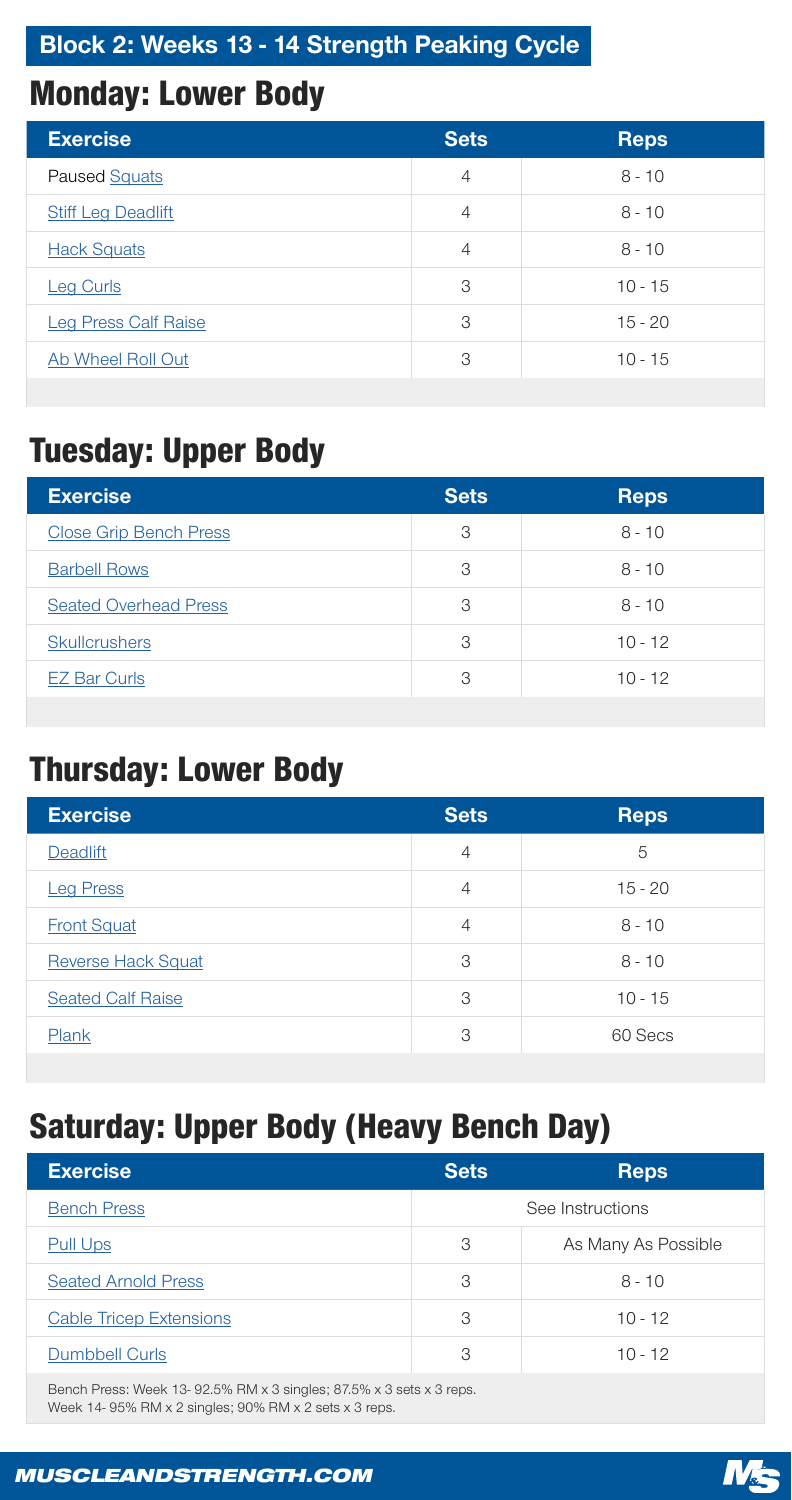| <b>Exercise</b>             | <b>Sets</b>    | <b>Reps</b> |
|-----------------------------|----------------|-------------|
| <b>Paused Squats</b>        | $\overline{4}$ | $8 - 10$    |
| <b>Stiff Leg Deadlift</b>   | $\overline{4}$ | $8 - 10$    |
| <b>Hack Squats</b>          | $\overline{4}$ | $8 - 10$    |
| <b>Leg Curls</b>            | 3              | $10 - 15$   |
| <b>Leg Press Calf Raise</b> | 3              | $15 - 20$   |
| Ab Wheel Roll Out           | 3              | $10 - 15$   |

# Tuesday: Upper Body

| <b>Exercise</b>               | <b>Sets</b>    | <b>Reps</b> |
|-------------------------------|----------------|-------------|
| <b>Close Grip Bench Press</b> | $\overline{2}$ | $8 - 10$    |
| <b>Barbell Rows</b>           | $\overline{2}$ | $8 - 10$    |
| <b>Seated Overhead Press</b>  | $\mathcal{P}$  | $8 - 10$    |
| <b>Skullcrushers</b>          | $\mathcal{D}$  | $10 - 12$   |

## Thursday: Lower Body

| <b>Exercise</b>           | <b>Sets</b>    | <b>Reps</b> |
|---------------------------|----------------|-------------|
| Deadlift                  | $\overline{4}$ | 5           |
| <b>Leg Press</b>          | $\overline{4}$ | $15 - 20$   |
| <b>Front Squat</b>        | $\overline{4}$ | $8 - 10$    |
| <b>Reverse Hack Squat</b> | 3              | $8 - 10$    |
| <b>Seated Calf Raise</b>  | 3              | $10 - 15$   |
| Plank                     | 3              | 60 Secs     |
|                           |                |             |

# Saturday: Upper Body (Heavy Bench Day)

| <b>Exercise</b>            | <b>Sets</b>    | <b>Reps</b>         |
|----------------------------|----------------|---------------------|
| <b>Bench Press</b>         |                | See Instructions    |
| <u>Pull Ups</u>            | $\overline{2}$ | As Many As Possible |
| <b>Seated Arnold Press</b> | $\overline{2}$ | $8 - 10$            |
| Cable Tricon Extensions    | $\cap$         | $1 \cap 1 \cap$     |



#### *MUSCLEANDSTRENGTH.COM*



### Block 2: Week 15 Strength Peaking Cycle